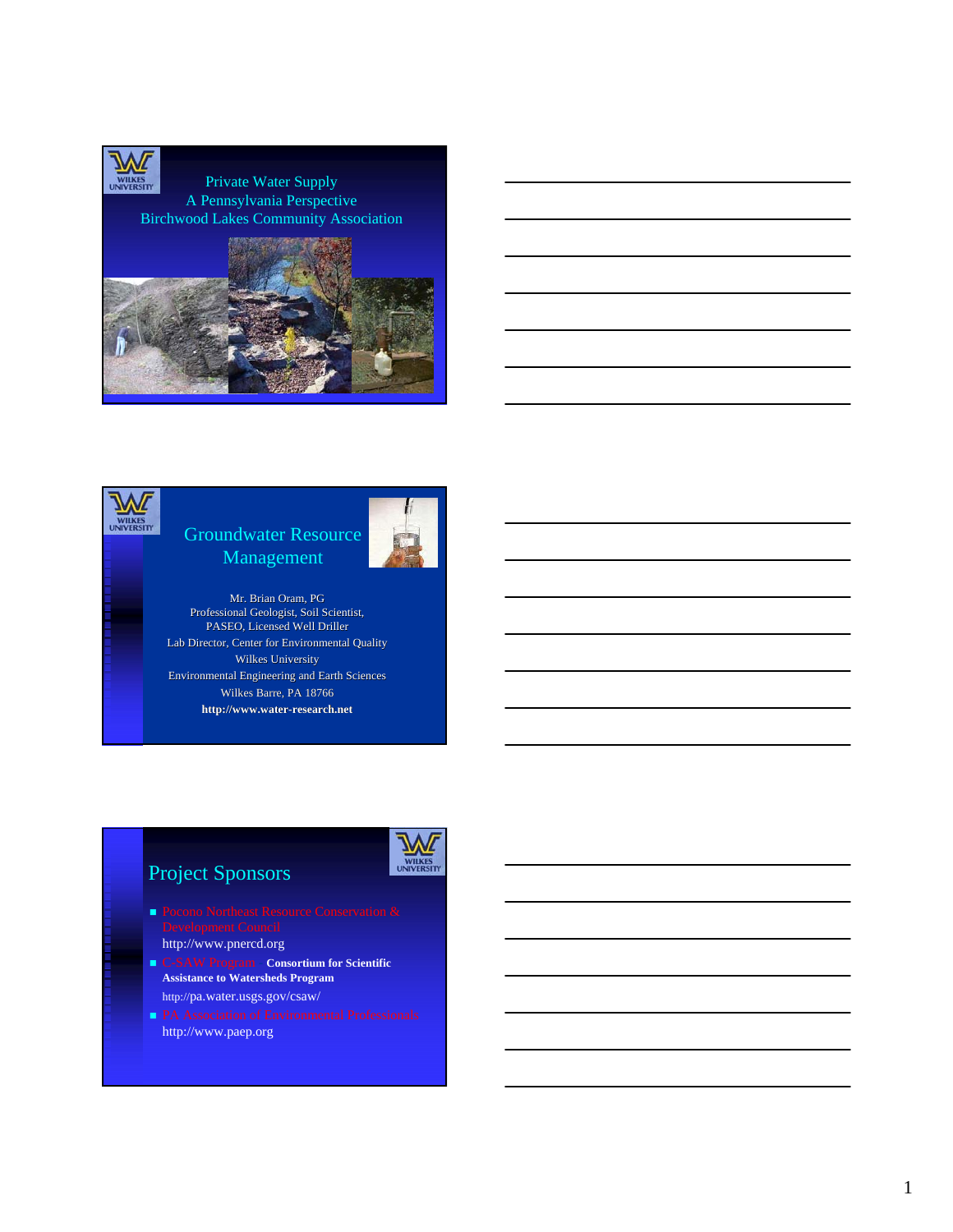

#### Center for Environmental Quality

Non-profit/ equal opportunity employer, is operated and managed, within the Department of Environmental managed, within the Department of Environmental Engineering and Earth Sciences at Wilkes University

- Outreach Programs
- **Environmental and Professional Education and Training**
- **Applied Research**
- Community and Business Outreach Programs Website: http://www.water-research.net



# Presentation Sponsors

- **Carbon County Groundwater Guardians http:// http://www.carbonwaters.org**
- **Wilkes University http:// http://www.wilkes. www.wilkes.edu**
- **Pocono Northeast Research Conservation and Development Council http:// http://www.pnercd.org/**
- **Constorium for Scientific Assistance to Watersheds http:// http://pa.water.usgs.gov/csaw/**

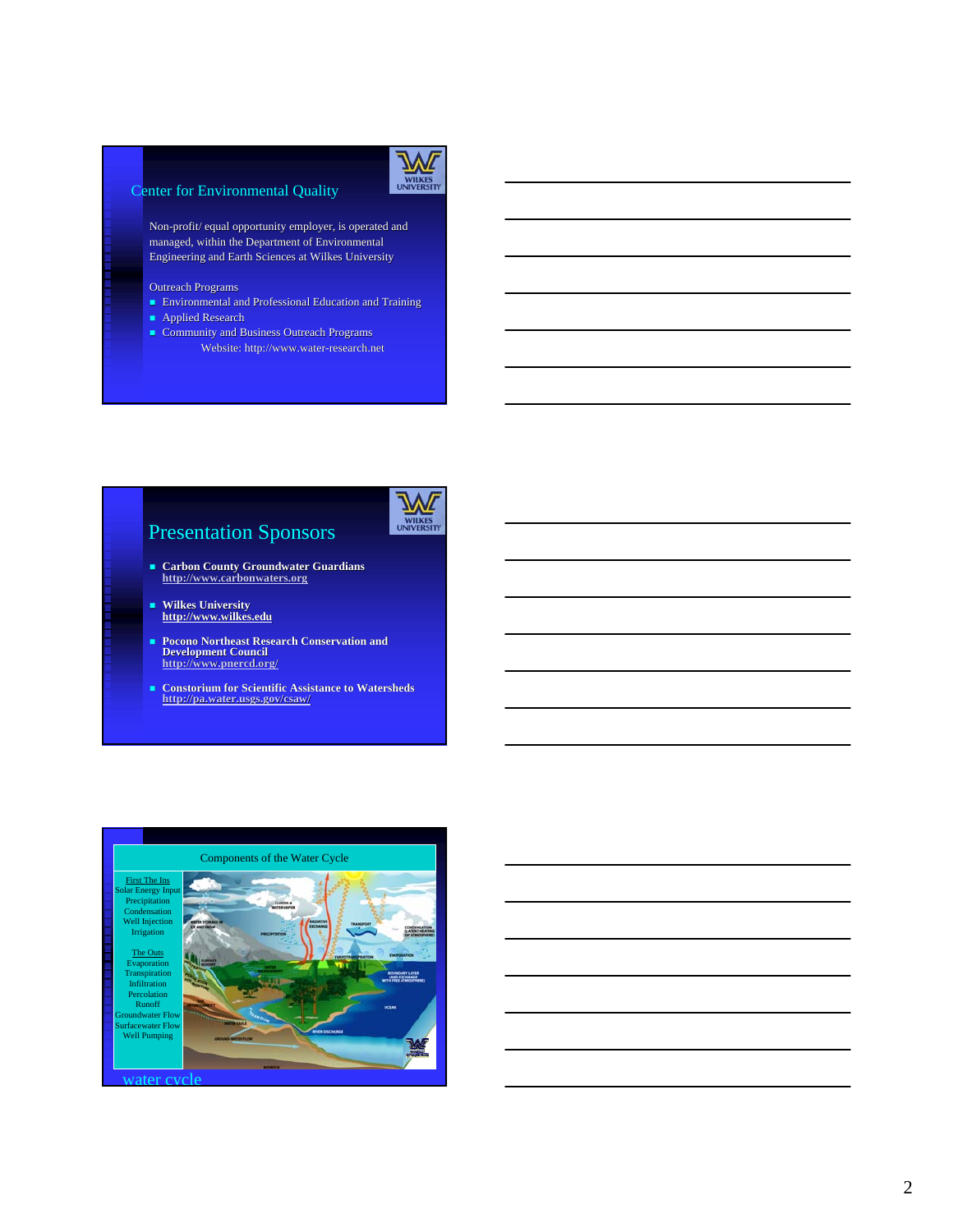





# Interception Infiltration / Percolation



Canopy Interception



wil

Percolation - Water Movement Through the Soil

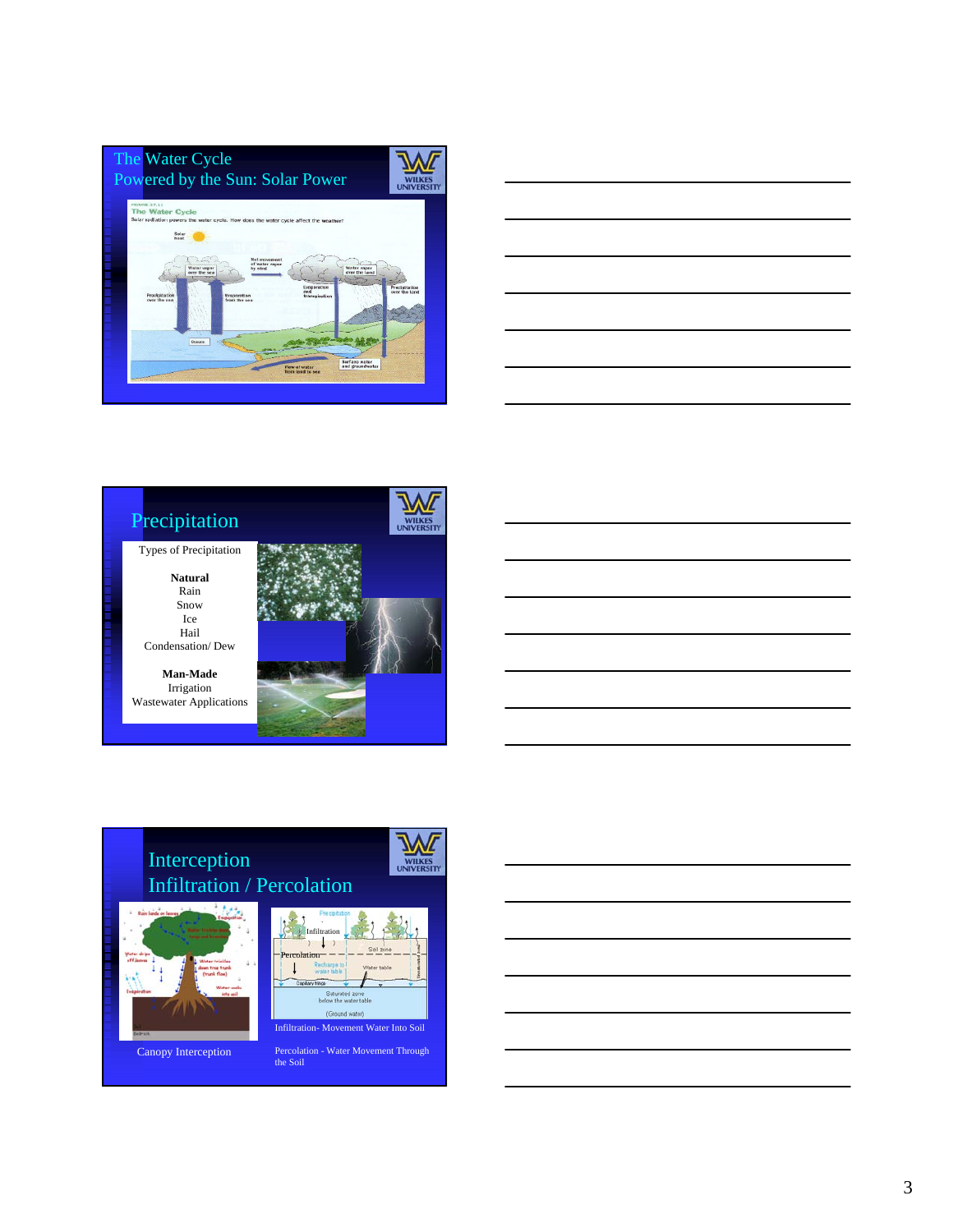Evaporation / Transpiration Evapotranspiration



Evaporation- Driven by Thermal Gradient and Moisture Difference





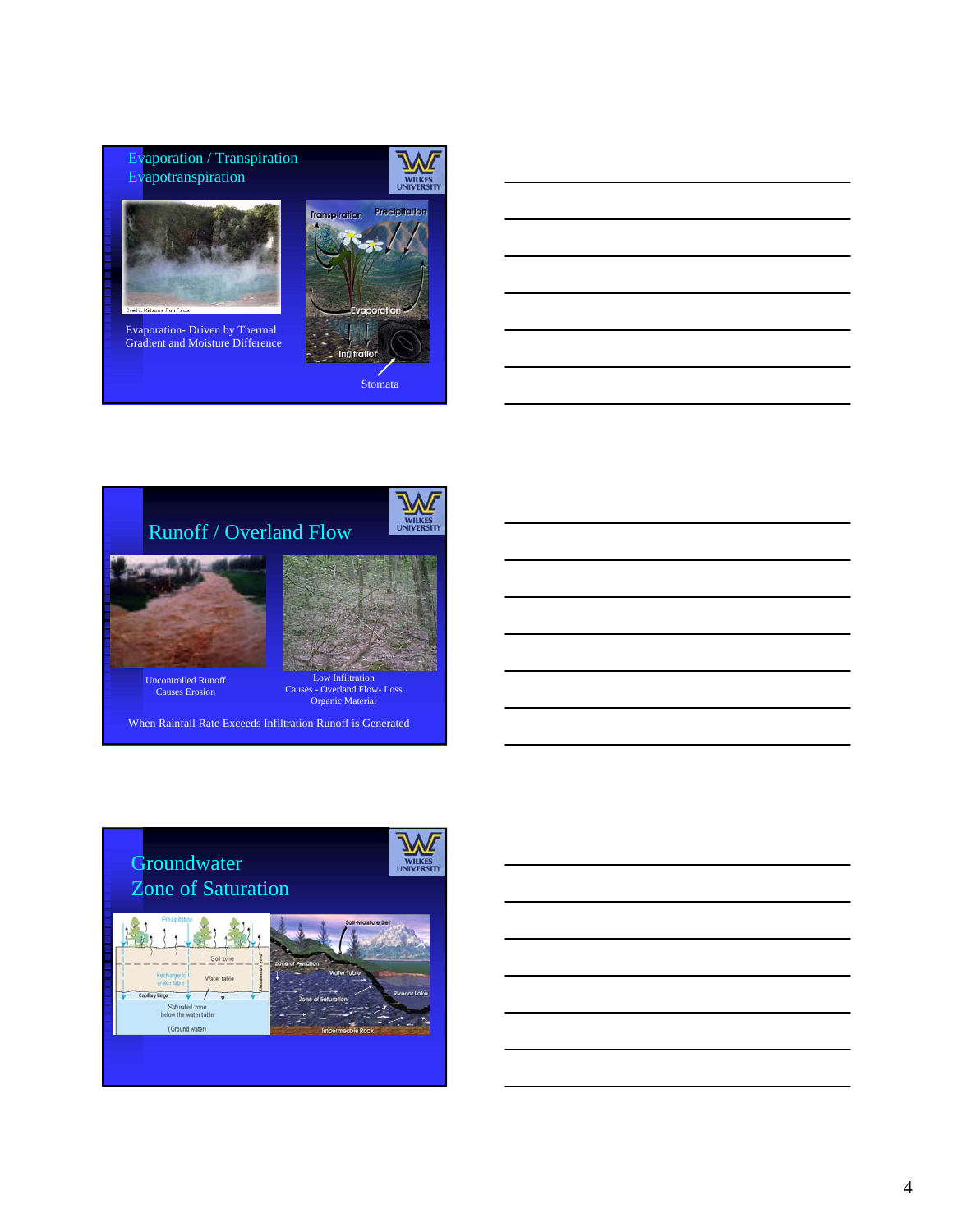









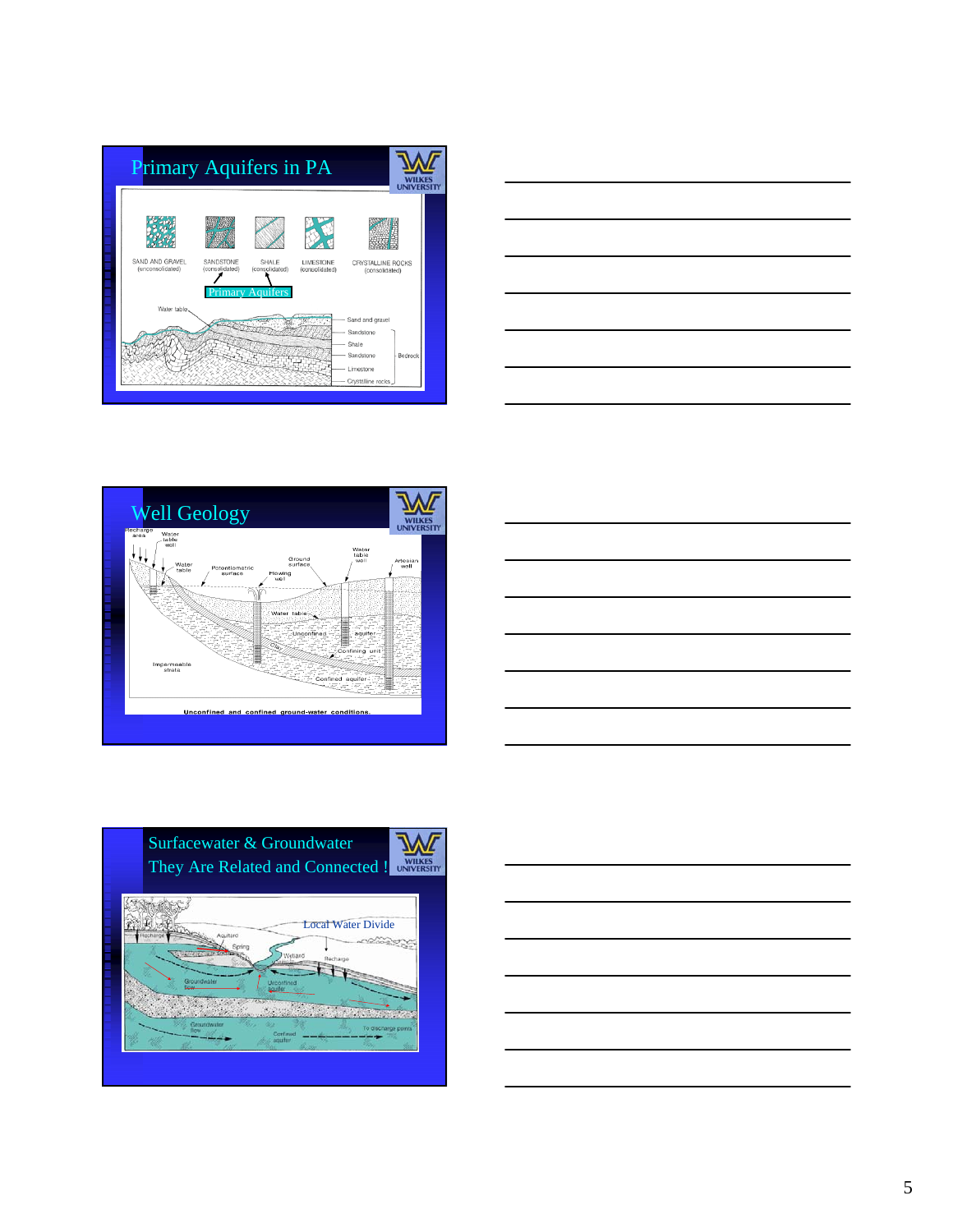| <b>Groundwater Moves - Slowly</b><br>feet per year                                                                                                                                          |
|---------------------------------------------------------------------------------------------------------------------------------------------------------------------------------------------|
| rear<br><b>Unsaturated</b> Zone<br>Unconfined<br>/ aquiter<br>Lead<br>Days<br>Confining bed<br>Confined<br><b>Centuries</b><br>aquifer<br>Confining bed<br>Confined<br>aquifer<br>Millennia |

| $\overline{\phantom{a}}$ |                                                                                                                                                                                                                               |  |     |
|--------------------------|-------------------------------------------------------------------------------------------------------------------------------------------------------------------------------------------------------------------------------|--|-----|
|                          | the control of the control of the control of the control of the control of the control of the control of the control of the control of the control of the control of the control of the control of the control of the control |  |     |
|                          |                                                                                                                                                                                                                               |  |     |
|                          |                                                                                                                                                                                                                               |  | ___ |
|                          |                                                                                                                                                                                                                               |  |     |



|  |  | ___  |
|--|--|------|
|  |  |      |
|  |  |      |
|  |  | ____ |
|  |  | _    |
|  |  |      |

|                 | # of homes served by private<br>water systems |              | Avg.<br>Change in | % of all<br>homes                                                | % of all<br>homes            |                                         |
|-----------------|-----------------------------------------------|--------------|-------------------|------------------------------------------------------------------|------------------------------|-----------------------------------------|
| County          | 1980                                          | 2000<br>1990 |                   | homes<br>served<br>by<br>private<br>water<br>systems<br>per year | served by<br>public<br>water | served by<br>private<br>water<br>system |
| <b>Bradford</b> | 13,443                                        | 16,865       | 20,287            | $+342$                                                           | 37                           | 63                                      |
| Carbon          | 6.594                                         | 12,235       | 17,876            | $+564$                                                           | 55                           | 45                                      |
| Lackawanna      | 9,952                                         | 12,745       | 15,538            | $+279$                                                           | 86                           | 14                                      |
| Luzerne         | 19,994                                        | 24,662       | 29,330            | $+467$                                                           | 82                           | 18                                      |
| Monroe          | 21,129                                        | 37,246       | 53,363            | $+1612$                                                          | 32                           | 68                                      |
| <b>Pike</b>     | 9,441                                         | 16,875       | 24,309            | $+743$                                                           | 45                           | 55                                      |
| <b>Sullivan</b> | 2.147                                         | 4,727        | 7,307             | $+258$                                                           | 13                           | 87                                      |
| Susquehanna     | 9.423                                         | 15.212       | 21.001            | $+579$                                                           | 25                           | 75                                      |
| Tioga           | 9,126                                         | 11,888       | 14,650            | $+276$                                                           | 35                           | 65                                      |
| Wayne           | 9,913                                         | 19,097       | 28,281            | $+918$                                                           | 33                           | 67                                      |
| <b>Wyoming</b>  | 7,236                                         | 8,657        | 10.078            | $+142$                                                           | 27                           | 73                                      |
| Region          | 118.398                                       | 180.209      | 242.020           | $+562$                                                           | 43                           | 57                                      |

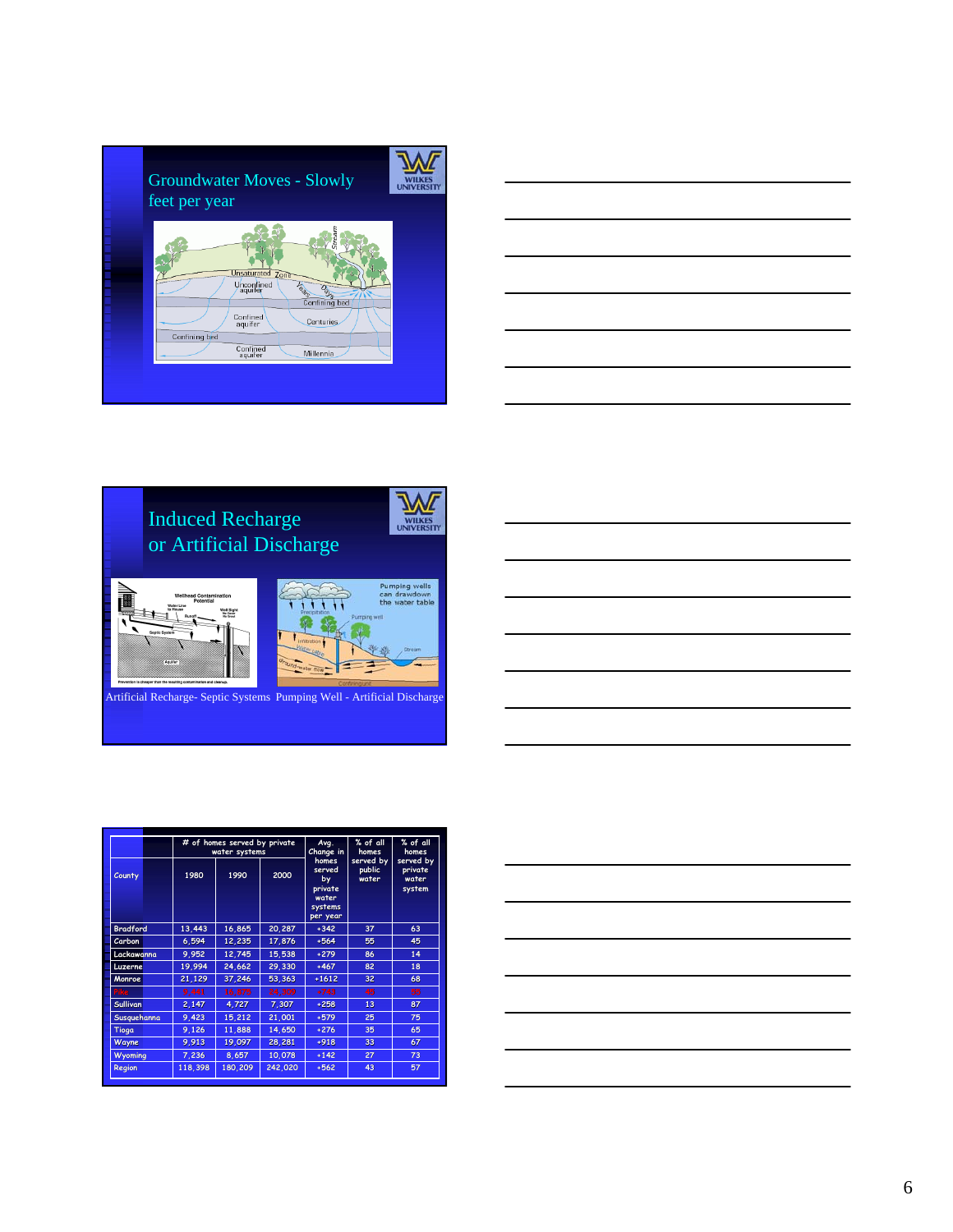### Keys to Safe Drinking Water



- **The Sanitary Survey- Proper Site Location**
- 
- **Types of Well Water Sources**
- 
- **Problems Problems**
- Well Water Conditioning or Treatment
- $\blacksquare$  Well Maintenance



- **Currently No Federal Or Pennsylvania State** Regulations Related to Private Water Well Construction.
- Pennsylvania has over 1 million households on Pennsylvania has over 1 million households on Private Wells.
	- Pennsylvania one of 2 states that has no statewide private water well construction standards, via regulation.
	- PA does not really have a comprehensive certification program for drilling contractors and operators.



The Pennsylvania State Association of Township Supervisors Surveyed second class townships across the state regarding water well ordinances and water well related problems. Of the 1,457 township across the state:

- 601 townships responded to the survey
- $\blacksquare$  39 of 601 townships maintain water well construction ordinances
- 21 townships were considering and ordinance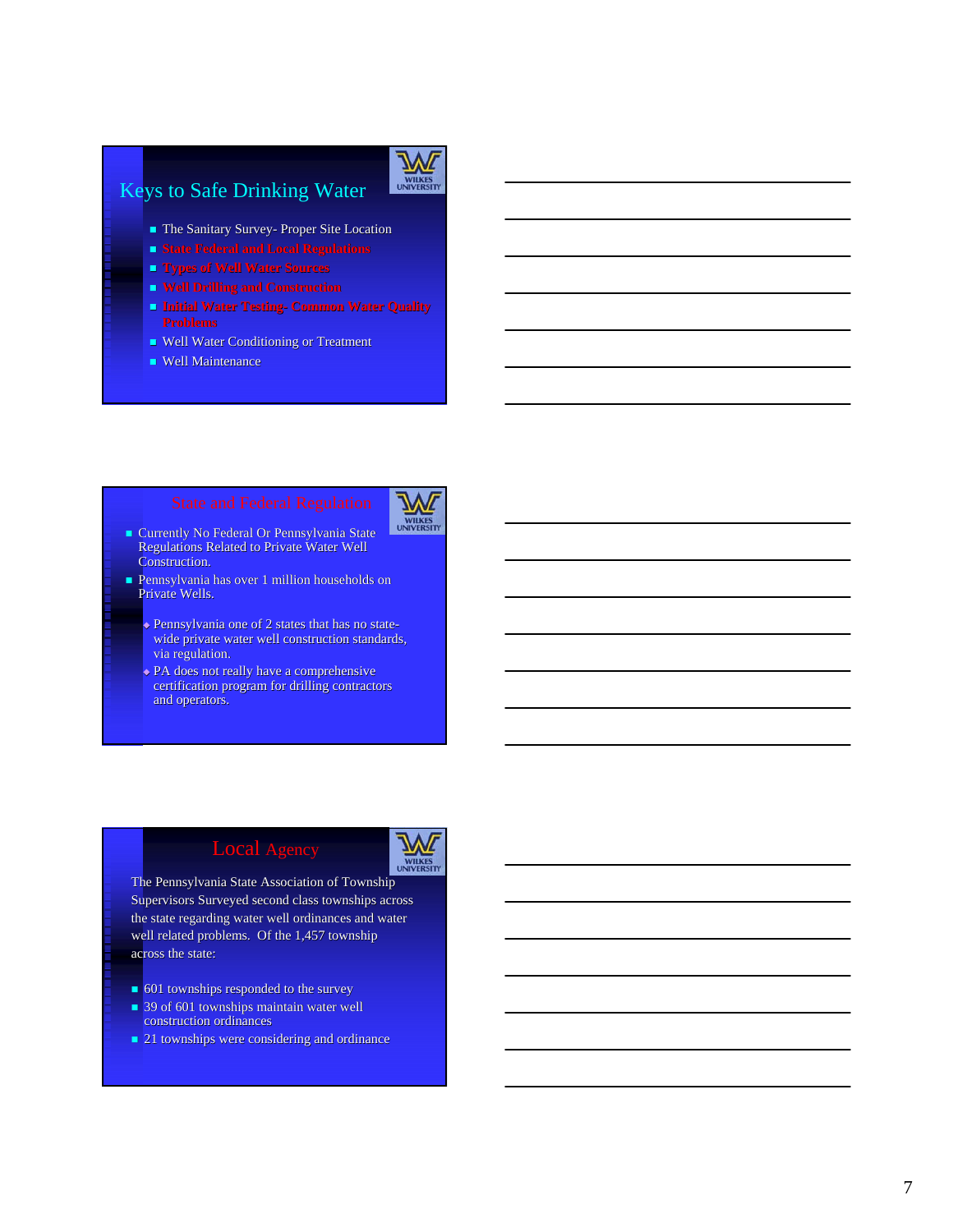# Protect Your Water Source



Things You or Your Community Can Do

- **Periodically Inspect**
- $\blacksquare$  Drain Surfacewater and Runoff Away
- **Install Sanitary Seal**
- **Annual Testing**
- **Maintain Records**
- $\blacksquare$  Start a Community Based **Groundwater Education** Program
- $\blacksquare$  Carbon County Groundwater Guardians

#### ■ Proper Abandonment  $\blacksquare$  Chemical Storage, Disposal and Use

- Keep Wellhead Above<br>Grade
- Proper Well Location  $S$ eptic System
- Maintenance Recycle used Oil and
- Participate in Hazardous<br>Chemical Disposal Programs
- Well Ordinance





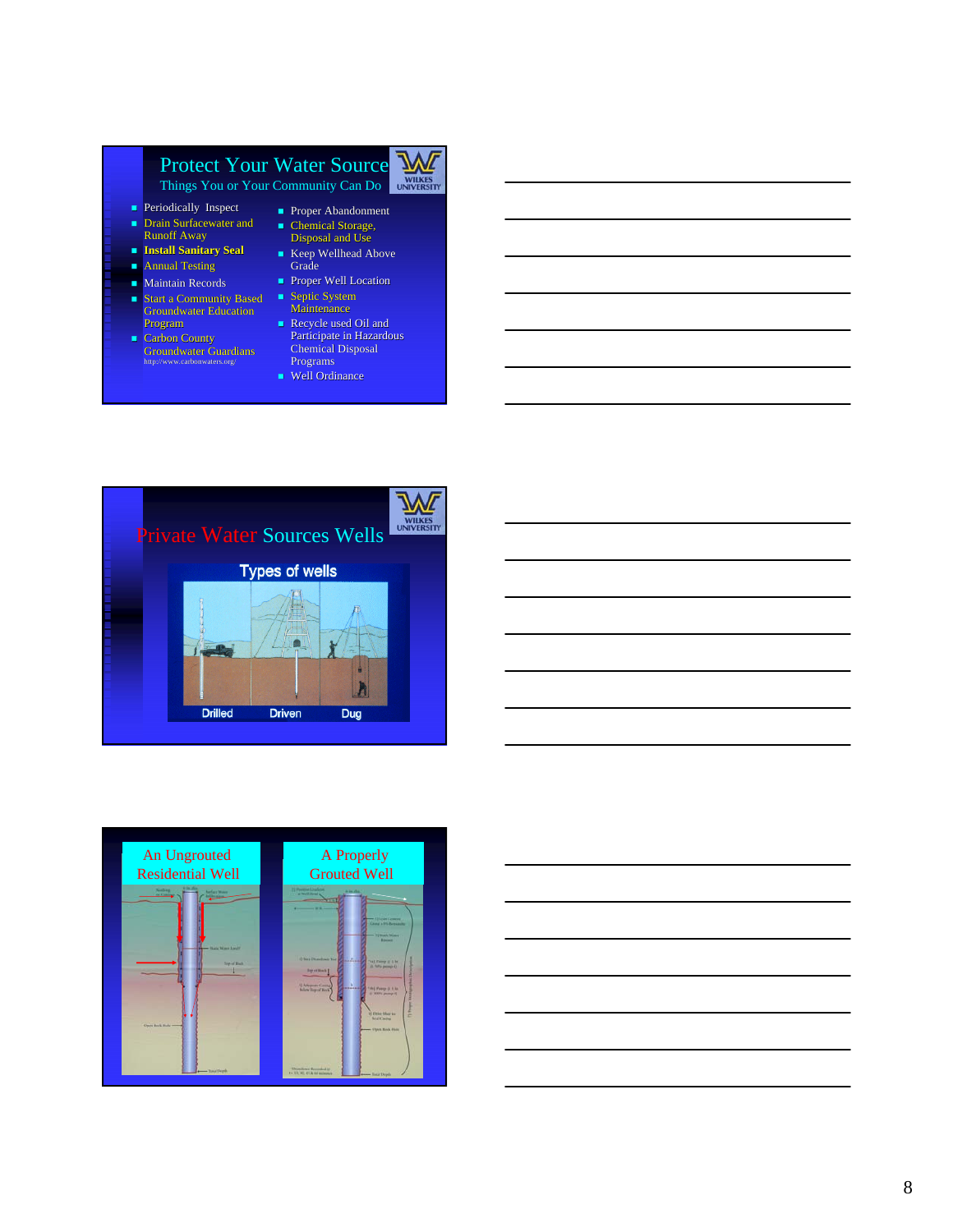







#### **MONTGOMERY COUNTY HEALTH DEPARTMENT INDIVIDUAL WATER SUPPLY WELL CONSTRUCTION**<br>SPECIFICATIONS (partial listing)

Delineated wetlands or floodplains (25 feet) Surface waters (25 feet) Storm water Systems (25 feet) Spray Irrigation/ Septage Disposal (100 feet) Farm silos / manure storage (200 feet) Septic Systems (100 feet) Septic Tanks/Holding Tanks (50 feet) Chemical Storage/Preparation Area (300 feet)

**More Information at http://www.h2otest.com/regs/pa/montgomery/**

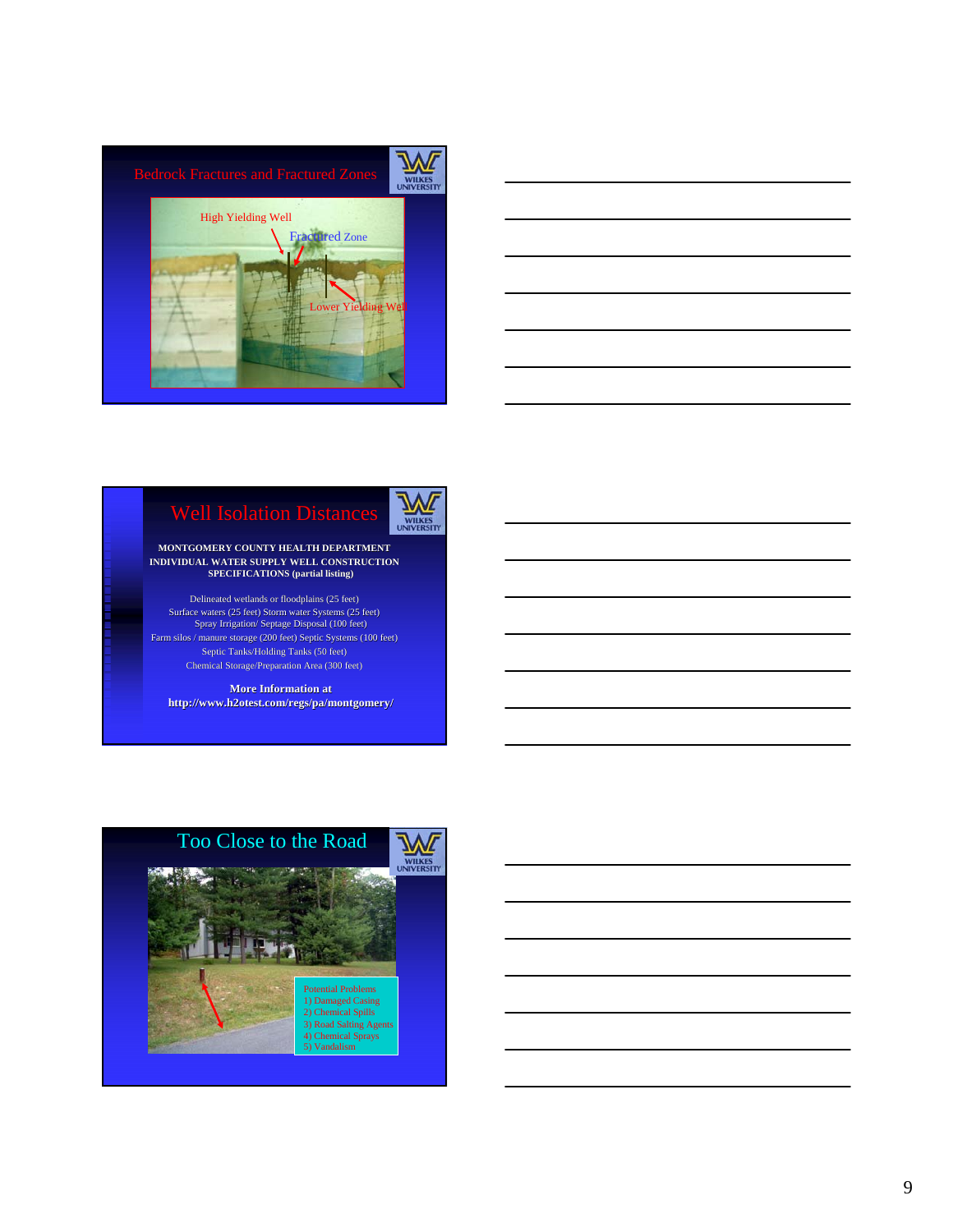



### Well Construction Options for Private Wells





Allow entry for insects, small animals Sealed to prevent conta





- **Insects**, Larvae and Nests / Egg Masses
- $\blacksquare$  Mouse Colonies
- Snakes
- **Beehives**
- Mud when casing to close to ground

Types of Contamination - Bacteria, Pathogens, Sediment Subject to Vandalism, Salts, and Flooding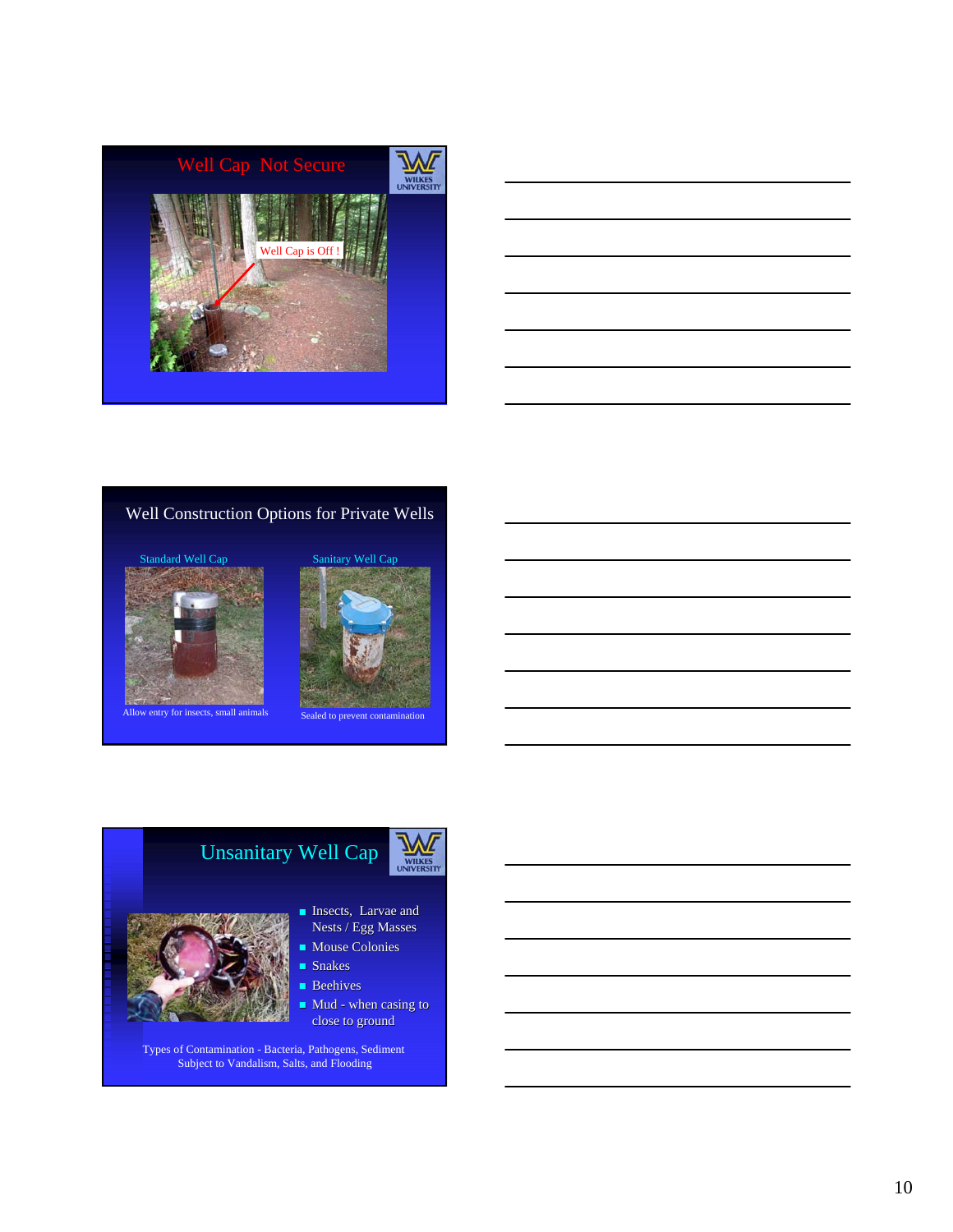- **Poor construction can affect drinking water** quality
- **Poor construction can contribute, promote,** and facilitate pollution and contamination of the groundwater aquifer
- Proper construction can prolong the life and Proper construction can prolong the life and yield of the well





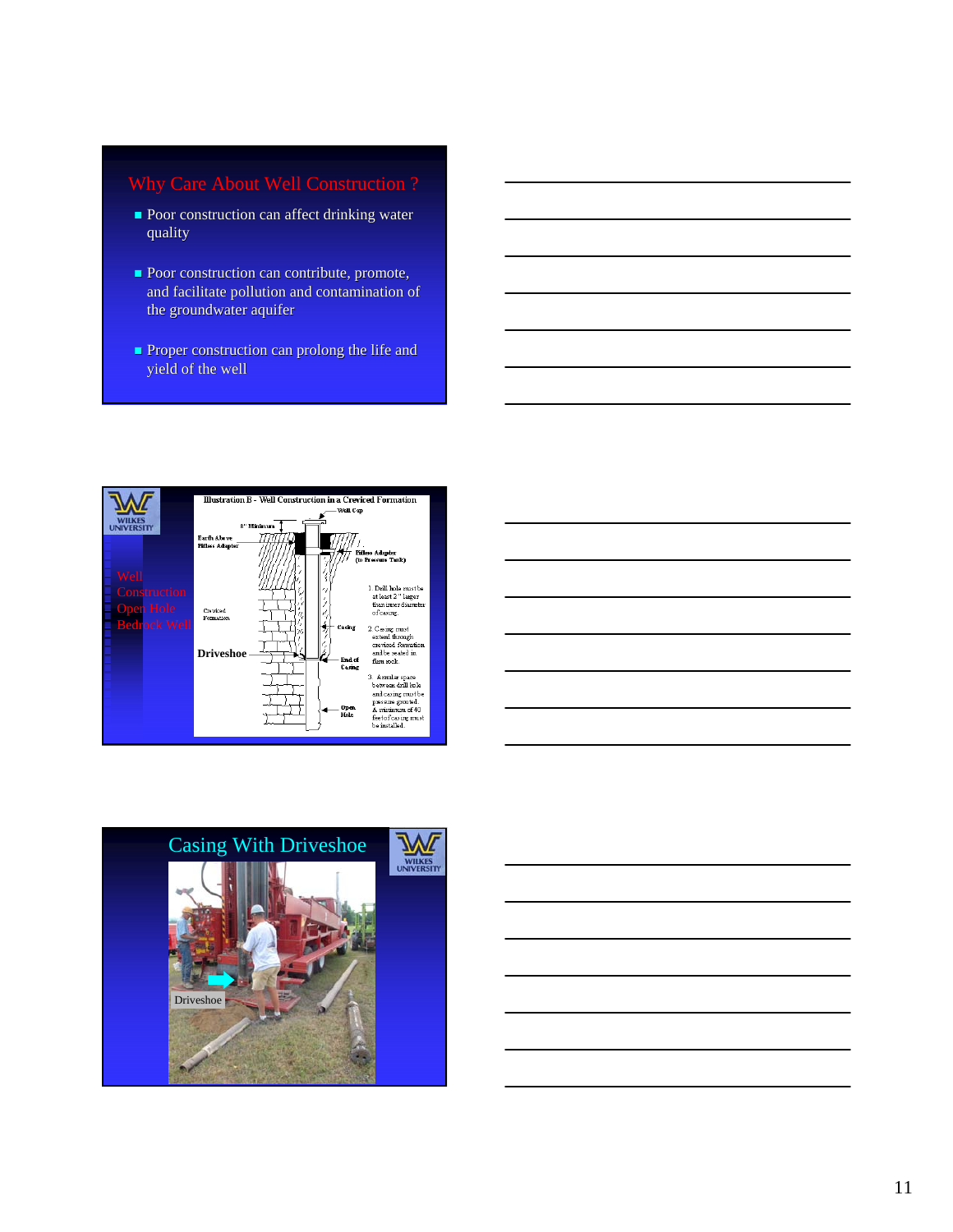







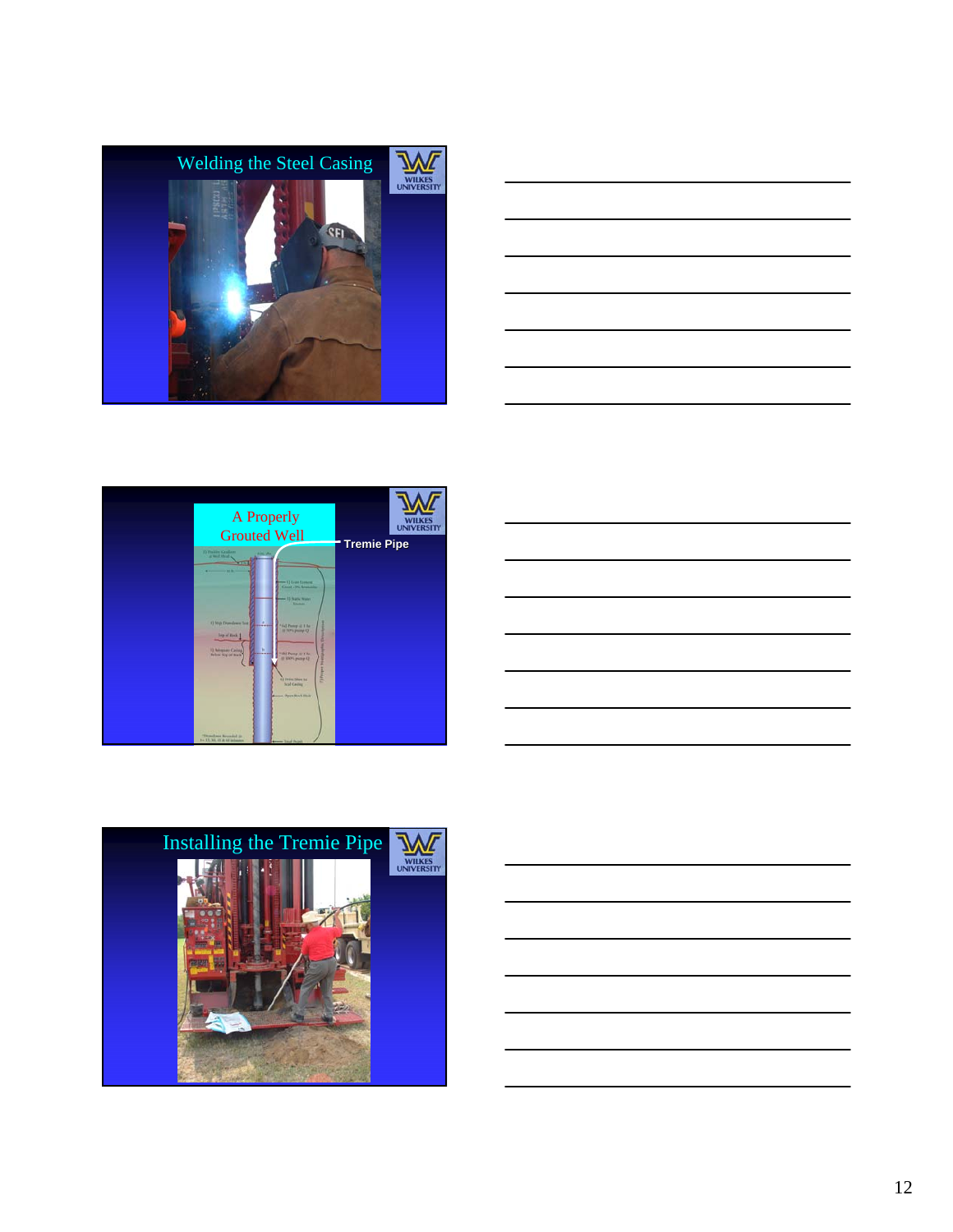# Pumping in the Bentonite Grout



| <u> 1989 - Johann Barn, mars eta bainar eta bat erroman erroman erroman erroman erroman erroman erroman erroman e</u> |  | $\overline{\phantom{a}}$                      |
|-----------------------------------------------------------------------------------------------------------------------|--|-----------------------------------------------|
|                                                                                                                       |  | <u> 1989 - Andrea Andrew Maria (h. 1989).</u> |
|                                                                                                                       |  |                                               |



A USGS survey found that 70% of private wells were contaminated. This contamination could result in acute or chronic health concerns.

In general, there are no regulations related to well construction, placement, or required testing. It is up to you to determine the safety of your water.

EPA recommends, at minimum, an annual water test for private wells.

# Primary Standards (NPDWR)



# National Primary Drinking Water Regulations National Primary Drinking Water Regulations

Primary standards protect drinking water quality by limiting the levels of specific contaminants that can adversely affect public health and are known or anticipated to occur in water. They take the form of Maximum Contaminant Levels or Treatment Techniques.

There are over 100 chemical and biological primary drinking water standards, which include: trace metals, disinfection agents, disinfection byproducts, radiological, microbiological agents, and organic chemicals.

Examples: Arsenic, Lead, MTBE, total coliform, *Giardia*, Trihalomethanes, Asbestos, Copper, Benzene, Trichloroethane, etc.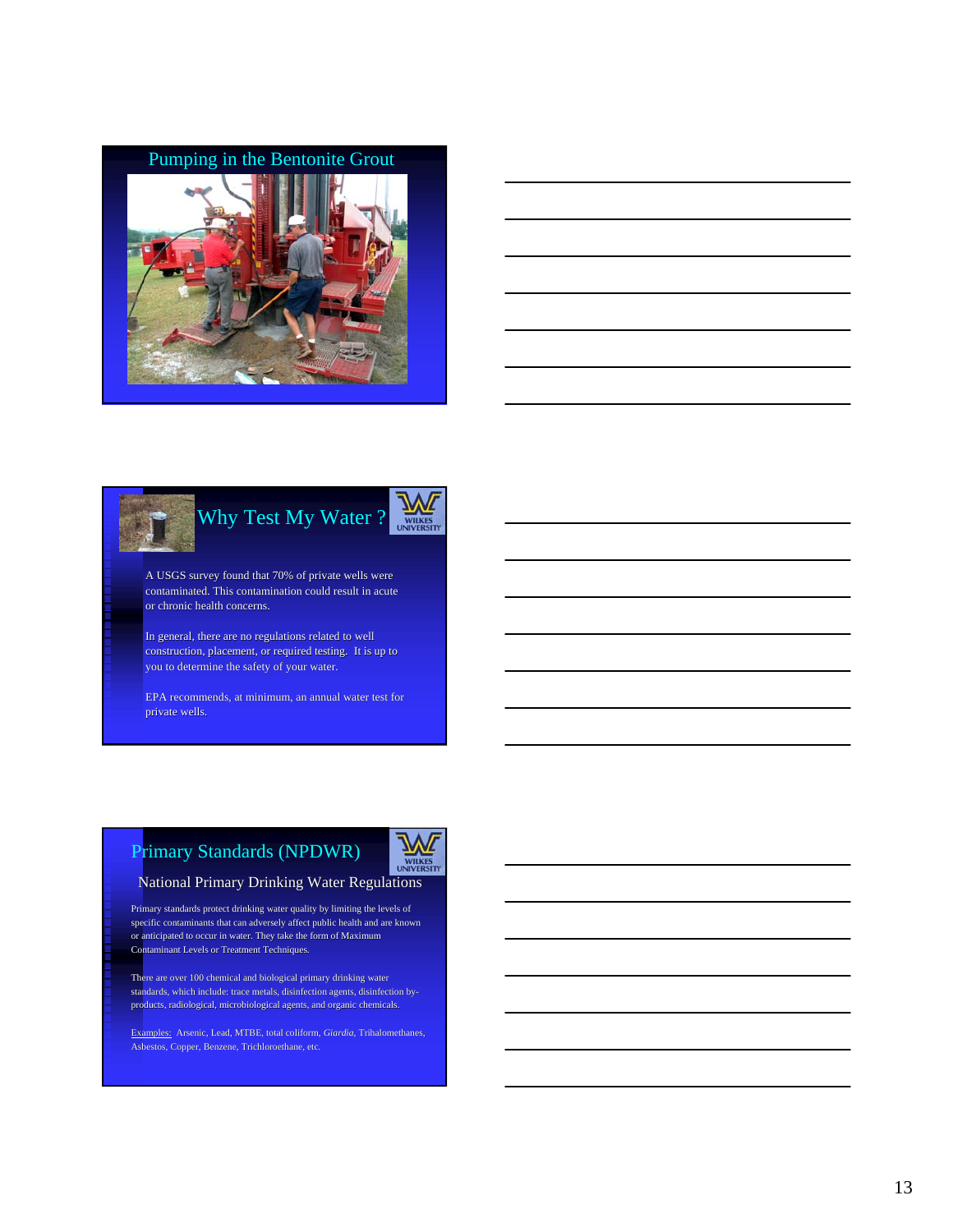# Secondary Standards



National Secondary Drinking Water Regulations

**These standards were established more for cosmetic Effects (such as skin or tooth discoloration) or aesthetic effects (such as taste, odor or color) in drinking water. odor or in drinking water.**

**These are not regulated standards, but recommended limits. not regulated but recommended limits.**

**The secondary standards include: aluminum, chloride, color, The secondary standards include: aluminum, chloride, color, corrosivity, fluoride, foaming agents, iron, manganese, odor, agents, iron, pH, silver, sulfate, total dissolved solids, and zinc. pH, silver, sulfate, total dissolved solids, and zinc.**



### What Should I Test

- The Selection of the Appropriate Testing Parameters Depends on YOUR Water
- How does it taste?
- Do you have odor problems ?
- $\blacksquare$  Are there any aesthetic problems, such as: color, turbidity, grittiness, or staining ?
- Where are you located ?
- How much do you want to spend ?
- Comprehensive testing can cost over \$2500.00

# Taste Problems

- $\blacksquare$  Salty or Brackish Taste
- Alkali Taste
- $\blacksquare$  Metallic or Bitter Taste

- **High Sodium**
- Elevated Hardness or alkalinity
- Corrosion, Low pH, high metallic content (Cu, Fe,  $Mn$ , Pb, Al, Zn)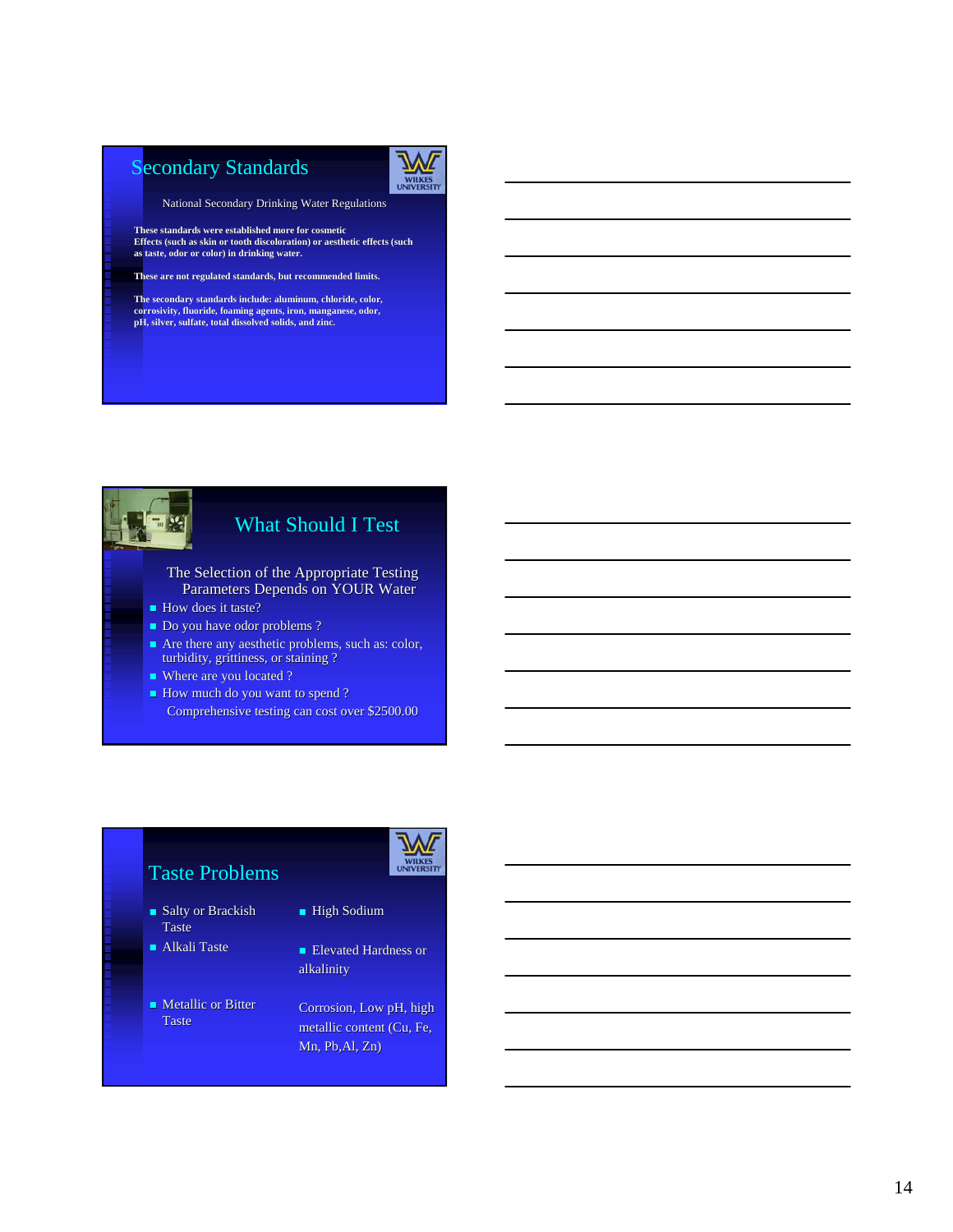

#### Sediments and Stains



**Milky or Cloudy** Precipitation of carbonates / sulfates, excessive air, suspended aquifer material Copper, hardness, aggressive water and corrosion by-products, nuisance bacteria

**Blackish Tint or Black Slimes** Reactions with manganese and possibly iron, nuisance bacteria

**Yellowish or Reddish Tint or Slimes** Humic material, dissolved or precipitated iron, nuisance bacteria

### Groundwater Pocono's Region: Pike County



**Based on the geology of the Pocono's region, the common water quality problems are as follows: water quality problems are as follows:**



Corrosive Water Low pH Soft Water (low hardness) to Moderate Hardness Iron and Manganese Discolored Water – Reddish to Brown Tints Total Coliform Bacteria Sulfur Odors and Elevated Sulfates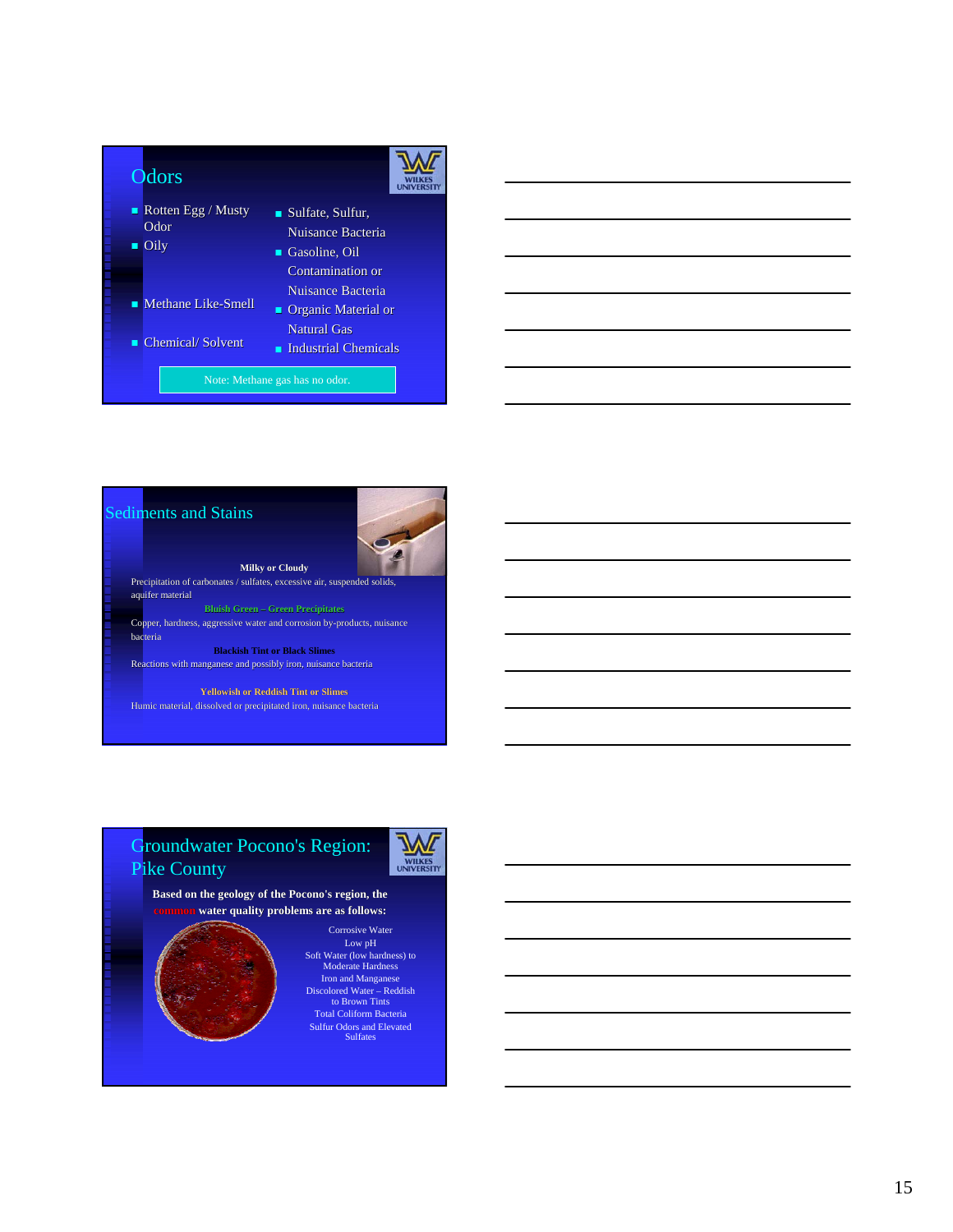# Coliform Bacteria



# **WILKES**

- Coliform Bacteria Absent or < 1 colony/100 ml Absent or < 1 colony/100 ml
- Testing Purpose Used as an Indicator of Sanitary Used as an Indicator of Sanitary Condition of Water Source
- Sources Natural Soil Bacteria Human and Animal Waste Insect Waste

# Less Common Problems



**These water quality are not common to Groundwater in Pike County. Pike County.**

**Organic Contamination Elevated Trace Metals (except corrosion by-products like Copper, Lead, Aluminum, Zinc) Salty or Brackish Water (very deep wells) Trihalomethanes Pathogenic Organisms**

## **CONTOSIVE Water**<br> **Chemical or Biochemical Reaction between the water and metal surfaces. water and**

- **The corrosion process is an oxidation/reduction reaction that returns oxidation/reduction reaction that returns**  refined or processed metal to their more<br>stable ore state.
- **E** Corrosion can also be accelerated by:
- **1) low pH and high pH;**
- **2) high flow rate within the piping;**
- **3**) high water temperature;
- **4) chemistry of the water; and 4**) presence of suspended solids, such as **sand.**





### **Copper – Typically Blue or Blue-Green Staining**

**May also have elevated levels of Lead and Zinc.**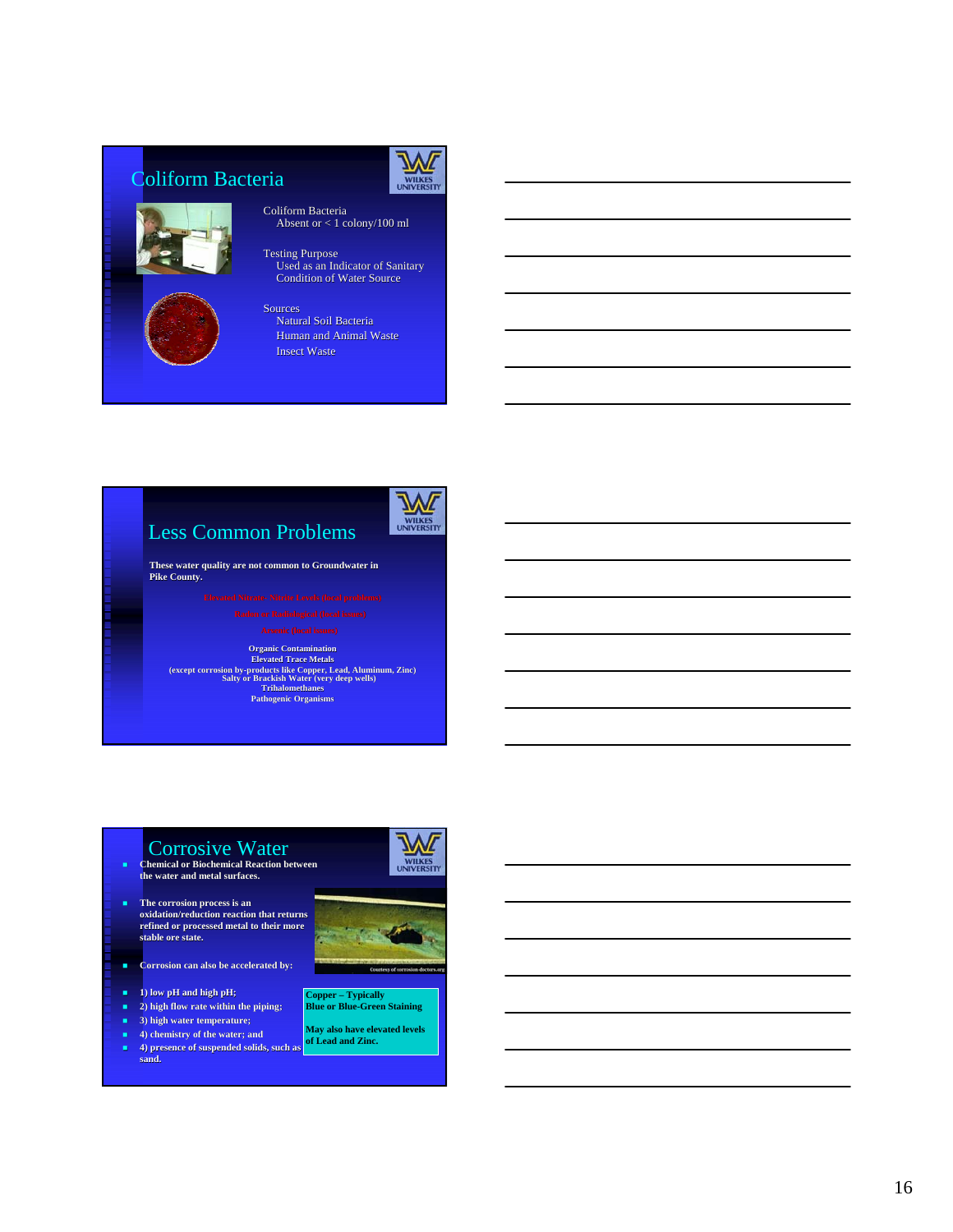

**Leaching Metals- Copper,** Lead, Zinc, and Aluminum

### Water Hardness, Iron, Manganese

- **The hardness of a water is a measure of the concentration of the multivalent cations (Ca, Mg, Fe, Mn, etc) associated with carbonates (CO3) . carbonates (CO3)**
- **Hardness is typically reported as mg /L as**
- 
- **CaCO3 (calcium carbonate) Grains per gallon (1 gpg (US) = 17.12 mg**
- $CaCO3/L$  ).
- **Hardness Classification:** 
	- **Soft: 0 to 17 mg CaCO3/L**
	- **Slightly Hard: 17 to 60 mg/L;**
	- **Moderately Hard 60 to 120 mg/L**
	- **Hard 120 to 180 mg/L**
	- **Very Hard > 180 mg/L**

**Secondary Drinking Water Standard Iron – 0.30 mg/L (red or black) Manganese – 0.05 mg/L (black)**

# Sulfates in Water



**Sulfates are a combination of sulfur and oxygen and are a part of naturally occurring minerals in some soil and rock formations that contain groundwater. The mineral dissolves over time and is released** into groundwater.

**Hydrogen sulfide gas also occurs naturally in some groundwater. Hydrogen sulfide gas also occurs naturally in some groundwater. The**  gas is formed from decomposition of organic compounds contained<br>within the bedrock. Problems are typically found in aquifers that are<br>shale, siltstone, peat related, or near surface sources of organic material.

**Sulfur-reducing bacteria, use sulfur as an energy source and are the Primary producers of large quantities of hydrogen sulfide. These bacteria chemically change natural sulfates in water to hydrogen sulfide**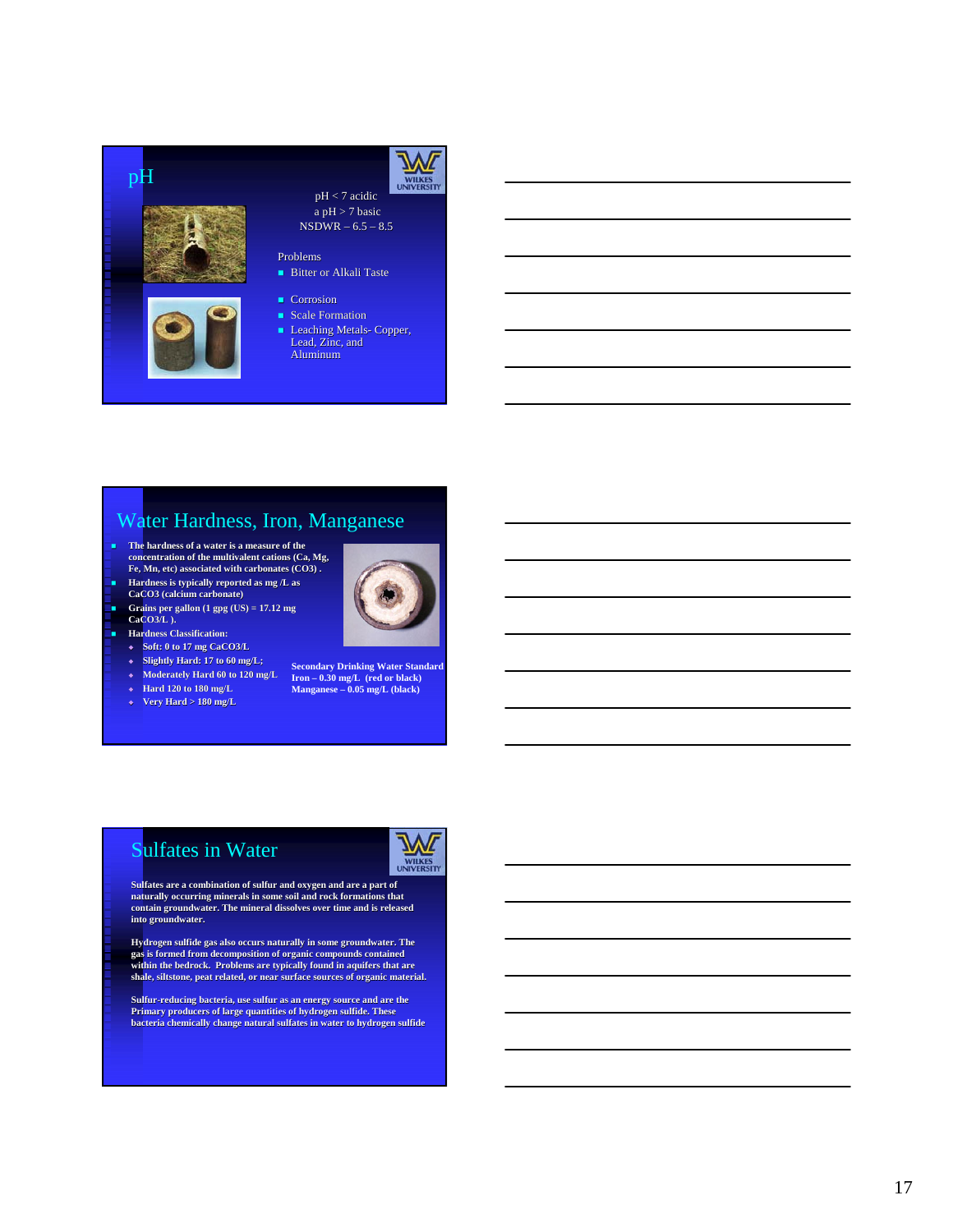# Problems with Sulfates

- **Laxative Effect- MCL 250 mg/L**
- Form Precipitates on Piping and Fixtures
- Rotten Egg Odors
- Sewage Gas Odors
- Corrosion
- **Water Heater Failure/Odors**



# Radon (In Air)- Pike County, PA





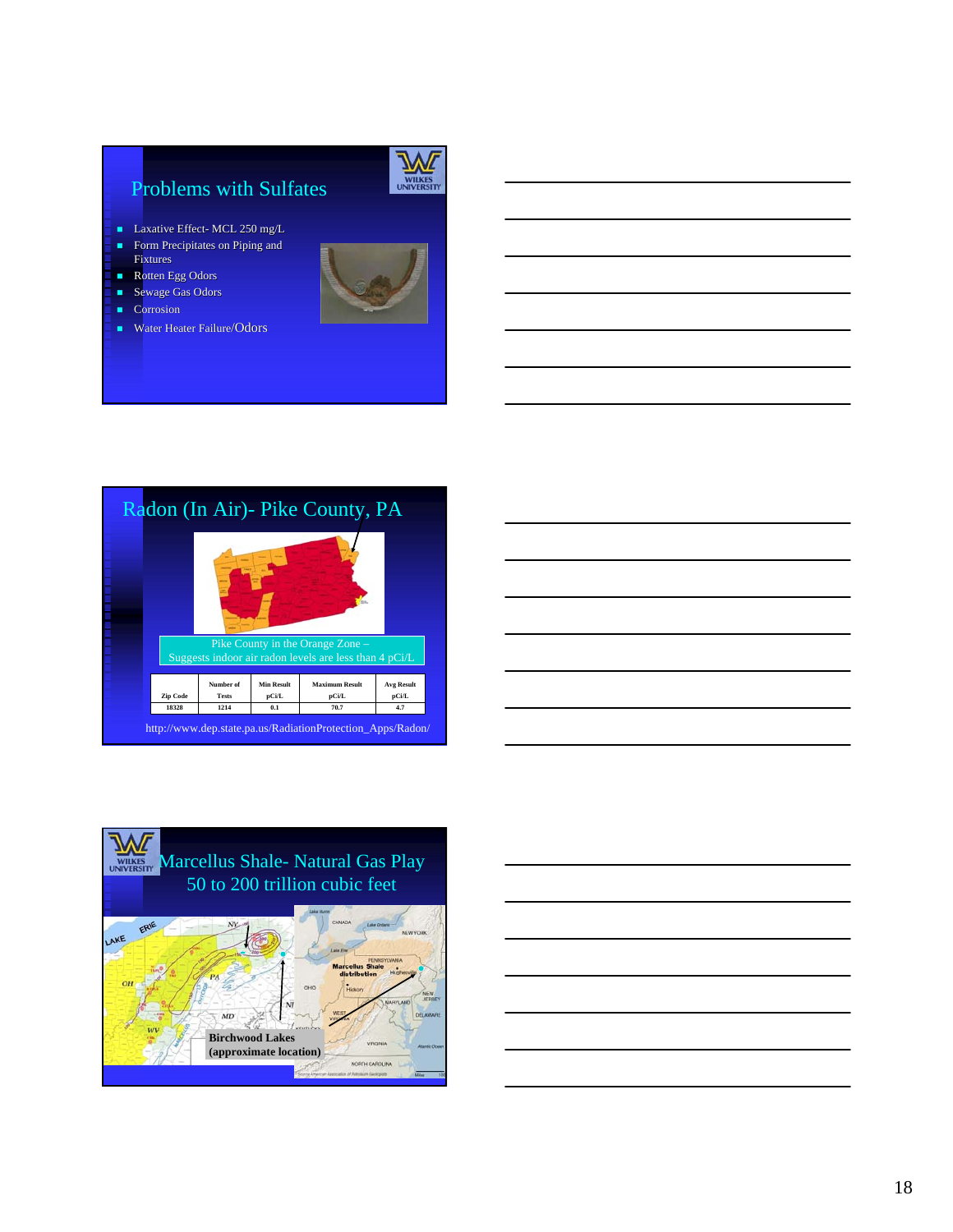

Outcrops Along the Southeastern Border of Pike County Along Route 209





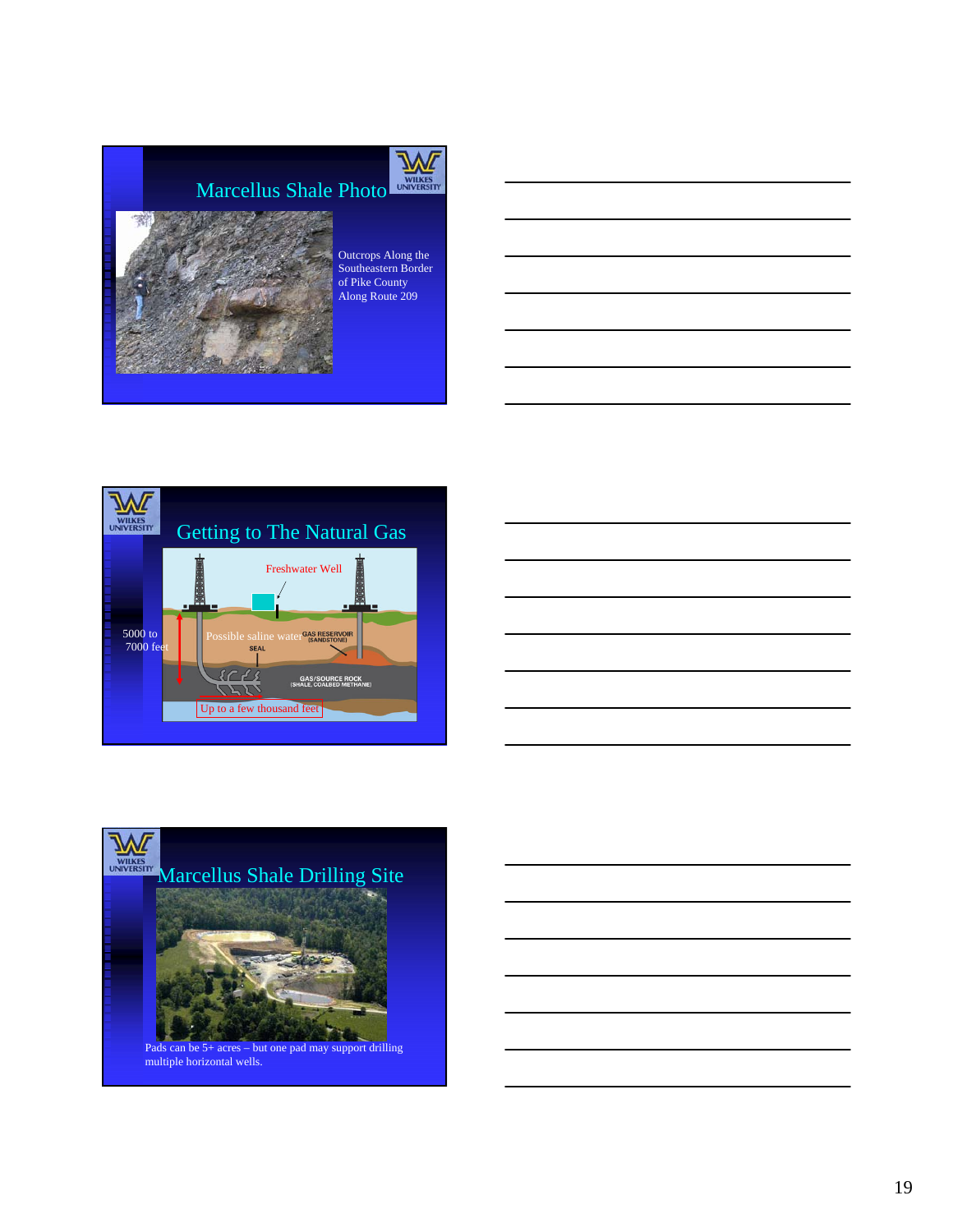

### Concerns Related to Marcellus Shale

- $\blacksquare$  Based on Community Location this should not be a major concern or impact.
- In general, the concerns are related to the following:
	- Erosion and Sedimentation
	- ◆ Volume of Water Used In Hydrofracturing- 2 to 9 million gallons per well.
	- Loss of Freshwater Aquifer or contamination by brine Aquifer or water and drilling fluids. water and drilling fluids.
	- Drilling fluids may contain environmental Drilling fluids contain environmental contaminations (metals and organics). contaminations (metals and organics).
	- ◆ Impacts to Roadways, Tourism, and Ecology



# Project Sponsors



- **Pocono Northeast Resource Conservation &**
- http://www.pnercd.org
- C-SAW Program **Consortium for Scientific Assistance to Watersheds Program** http://pa.water.usgs.gov/csaw/
- http://www.paep.org